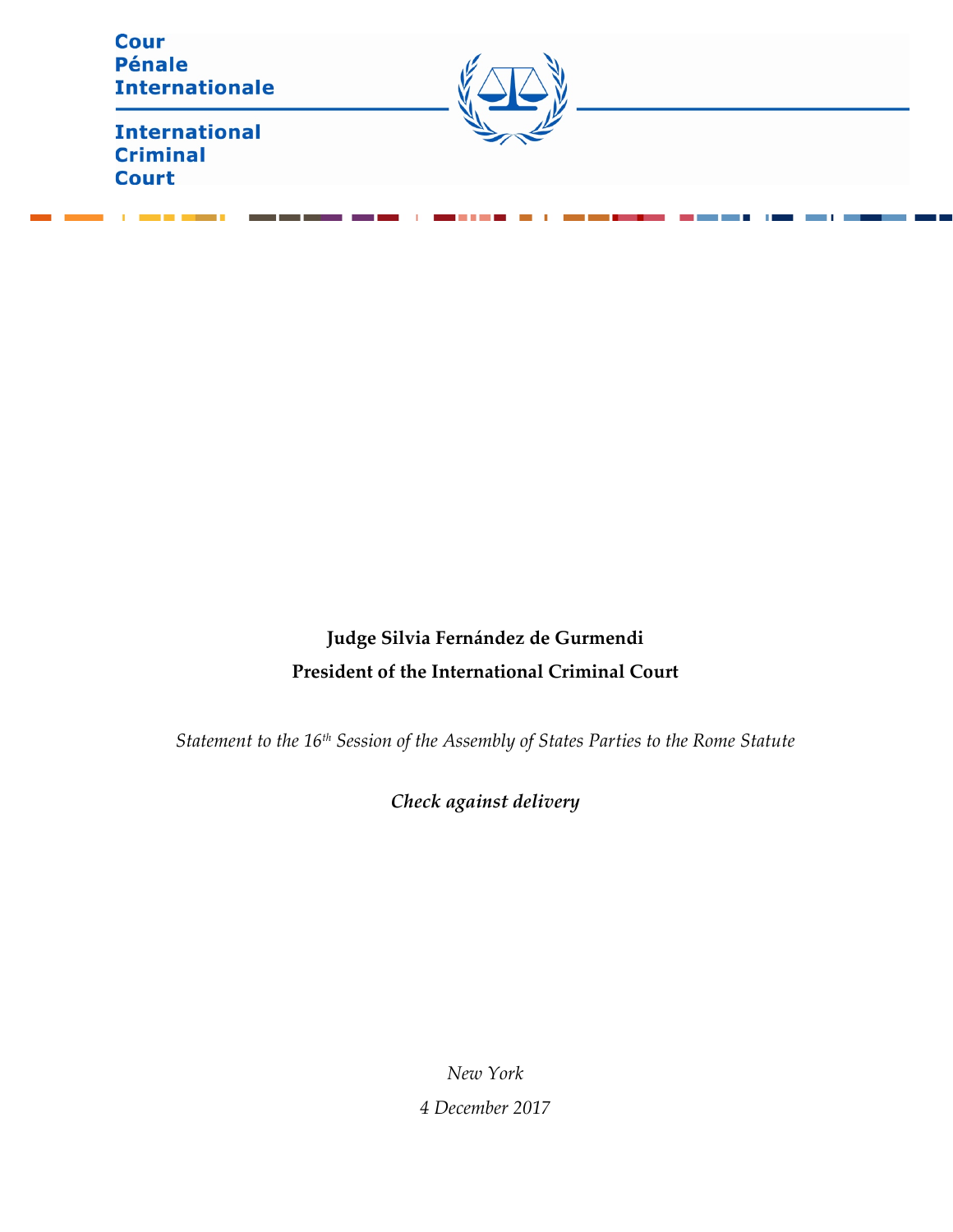Mr President, Mr Secretary-General, Madame Prosecutor, Mr Registrar, Mr Chair of the Board of the Trust Fund for Victims, Excellencies, Ladies and Gentlemen:

It is a great honour to present the Court's annual report to the 16<sup>th</sup> Session of the Assembly of States Parties to the Rome Statute.

At the outset, I would like to express to Minister Sidiki Kaba the Court´s appreciation for his important work as President of the Assembly of States Parties during the last three years.

The Court looks forward to working with the future President of this Assembly, Mr. O-Gon Kwon, whose professional and personal skills are well known. At a time in which the Court is confronted with an unprecedented judicial workload, his enormous personal experience as one of the longest-serving judges of the International Criminal Tribunal for the former Yugoslavia will be a great asset for our system.

I trust that he will also continue President Kaba´s efforts to reach out to states and civil society to listen to views and concerns, to foster cooperation with the Court, and to promote universality of the Rome Statute system.

This Assembly provides an excellent forum for a constructive dialogue among all, to which the Court also seeks to contribute. Indeed, as I said to you last year, the Court is willing to listen to all views and concerns without prejudice to its judicial independence that must be always maintained. As a judicial institution, the Court is a distinct kind of international organization. Independence from external influence is essential to its identity, credibility and legitimacy.

Judicial independence, however, has not been and should not be an impediment to collective efforts to enhance the Court's efficiency, which has been my main priority as President of the Court. I have engaged throughout my mandate in numerous initiatives to improve the efficiency and quality of judicial proceedings and, more broadly, to enhance the governance of the Court.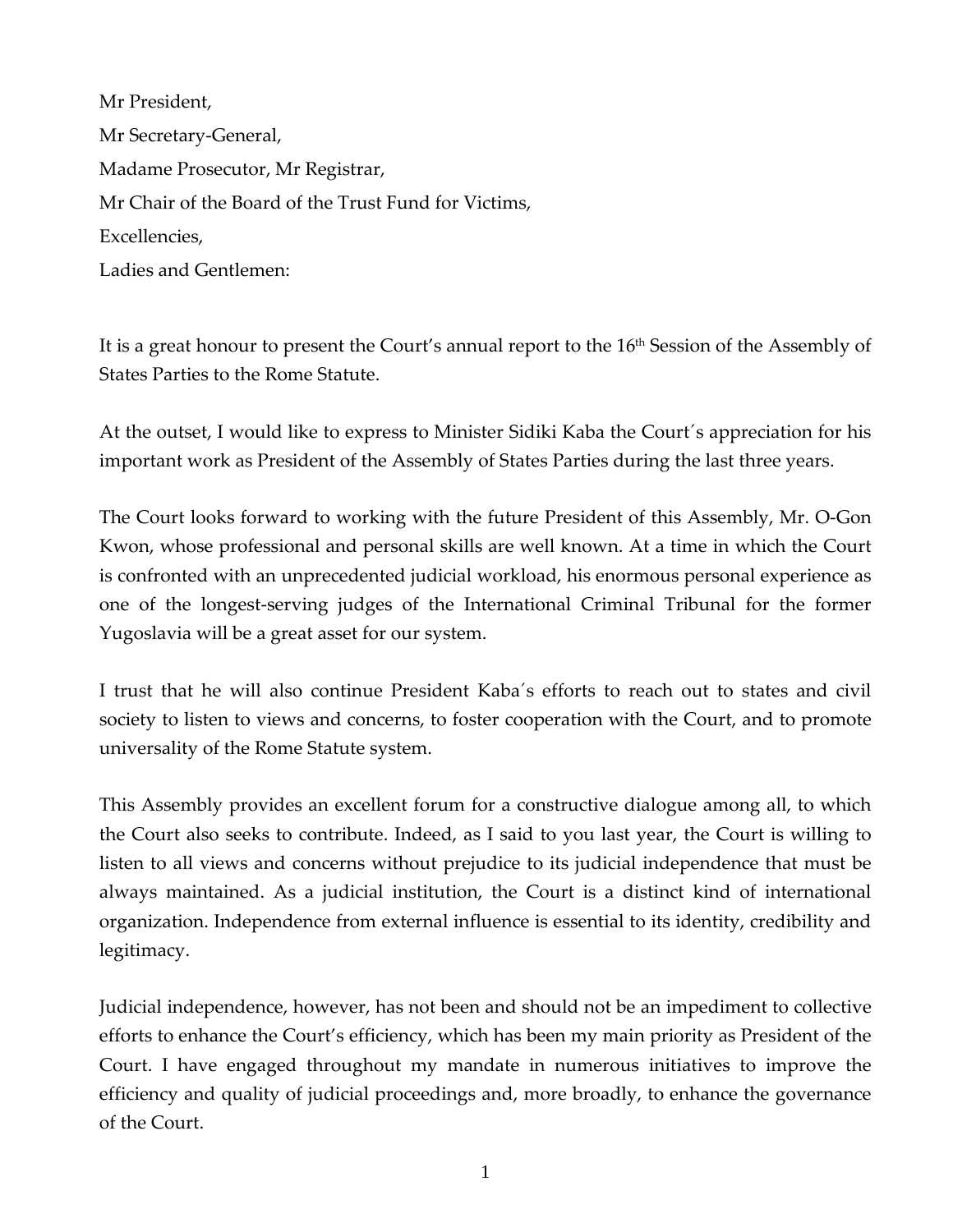In three years, all phases of the proceedings have been collectively revised by the judges through retreats and other mechanisms. Concrete reforms put in place are already having a visible impact in our courtrooms and cases, including a drastic reduction of the time required for some phases or aspects of proceedings.

Improvements are also taking place in other areas, including legal research. In this regard, I am happy to announce that enormous progress has been made in the internal development of a case law database, which I hope we will be able to launch in a few weeks.

#### Mr President,

The enhancement of the Court´s performance is work in progress that must continue as new lessons are drawn from additional experience. In light of developments in current proceedings, there are certain areas in which I believe the Court should focus in the immediate future, namely matters pertaining to the legal representation of victims, reparations, and legal aid.

During my three years as President I have sought to improve our work by collective discussions intended to promote a more cohesive judicial culture. This is vital in order to accelerate proceedings, increase predictability and facilitate their understanding by parties and victims. However, developing a cohesive judicial culture is particularly difficult in a multicultural environment like ours. Judges and legal staff come from different regions and backgrounds and need, in addition, to get acquainted and apply an innovative hybrid system which combines legal systems of the world. The challenge is compounded with the renewal of a third of the judges every three years. I trust that the judges to be elected in this Assembly will be conscious of the importance of approaching this complex Court and its mixed legal system with flexibility, an open mind and a collegial attitude.

The performance of the Court and the complexity of is work are now measured to some extent through performance indicators. In this respect I would like to draw your attention to the Court's third report on performance indicators, which we have recently circulated. As we said last year, in 2017 we have focused on the collection of data for the previously selected indicators. Next year, the Court will continue to collect relevant data for the four identified goals and will, on that basis, continue to assess whether the selected indicators need to be further adjusted.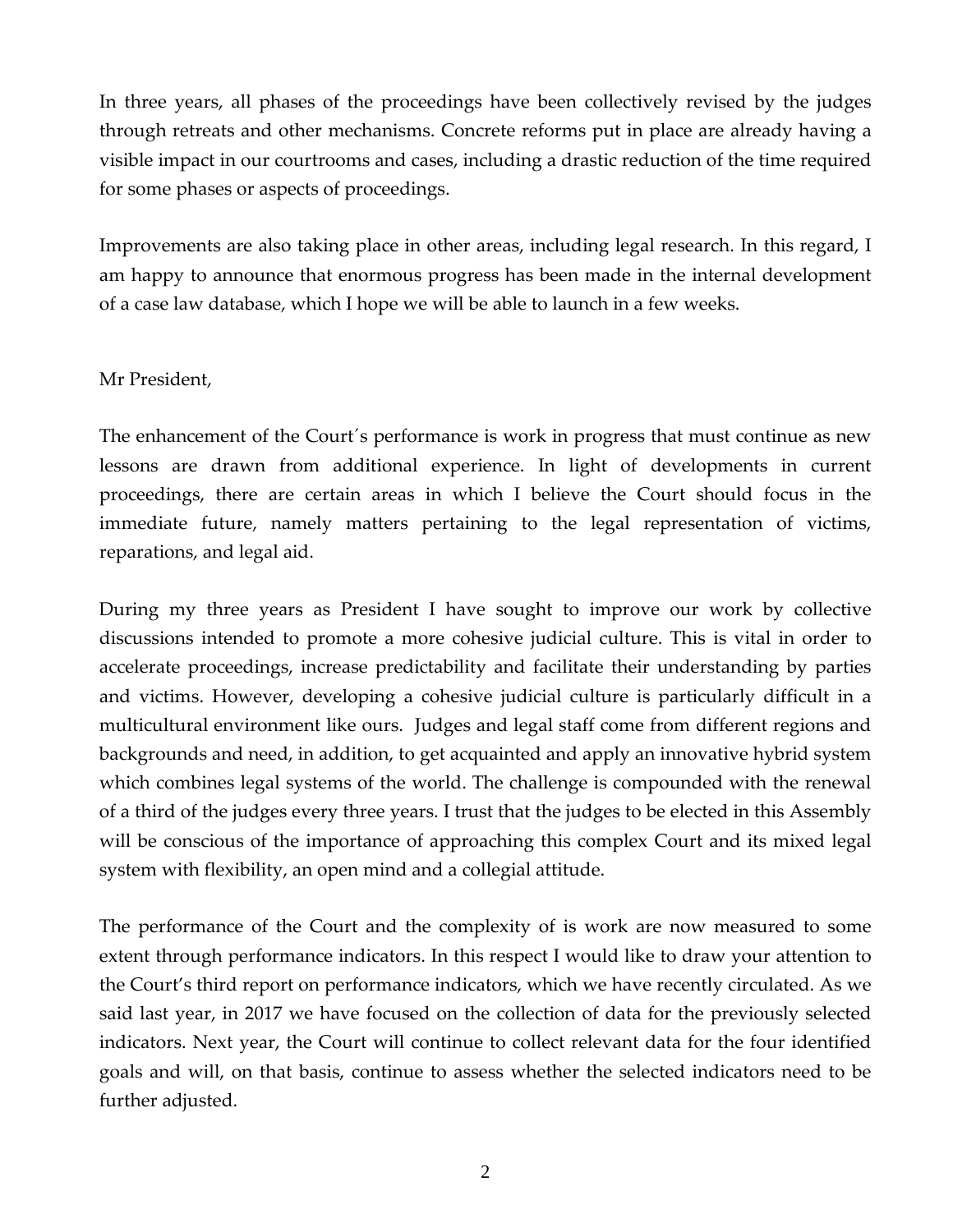## Mr President,

In my recent presentation to the General Assembly, I indicated that the Court was seeking to strengthen the safeguards to ensure that officials and staff members of the Court uphold the highest standards of integrity and professionalism in the exercise of their functions.

I am pleased to announce that we have just finished a mapping of all relevant existing legal provisions and codes of ethics related to duties of elected officials and staff, both while in office and after departure. The Court will on this basis assess whether any further provisions or measures should be considered. We will keep the Assembly apprised of developments in this regard.

In this context I would like to emphasize the importance of the IOM established by this Assembly, which became operational during my Presidency. I would like to express my appreciation for the great work done by Mr Ian Fuller as the head of this mechanism. While we are very sorry to see him go, I congratulate him on his new function as Chief of Operations for UNICEF in Afghanistan and wish him all the best in this important new endeavour.

#### Mr President,

Applying the One-Court principle, the Court has sought to improve the quality of its budget submission, making it a more cohesive document that reflects, to the extent possible, an aligned vision of the organs on resources needed to effectively discharge its mandate.

I would like to thank the Committee on Budget and Finance for the guidance it provides to the Court. In particular, on a personal note, I wish to express my gratitude to Ms. Carolina Fernández Opazo, who chaired the CBF during most of my time as President. Our frank discussions and her candid feed-back helped me and the Court to understand the Committee's perspectives and concerns. I am confident that this constructive dialogue will continue under the leadership of the new Chair of the Committee, Mr. Kozaki, to whom I wish the best of success in his function.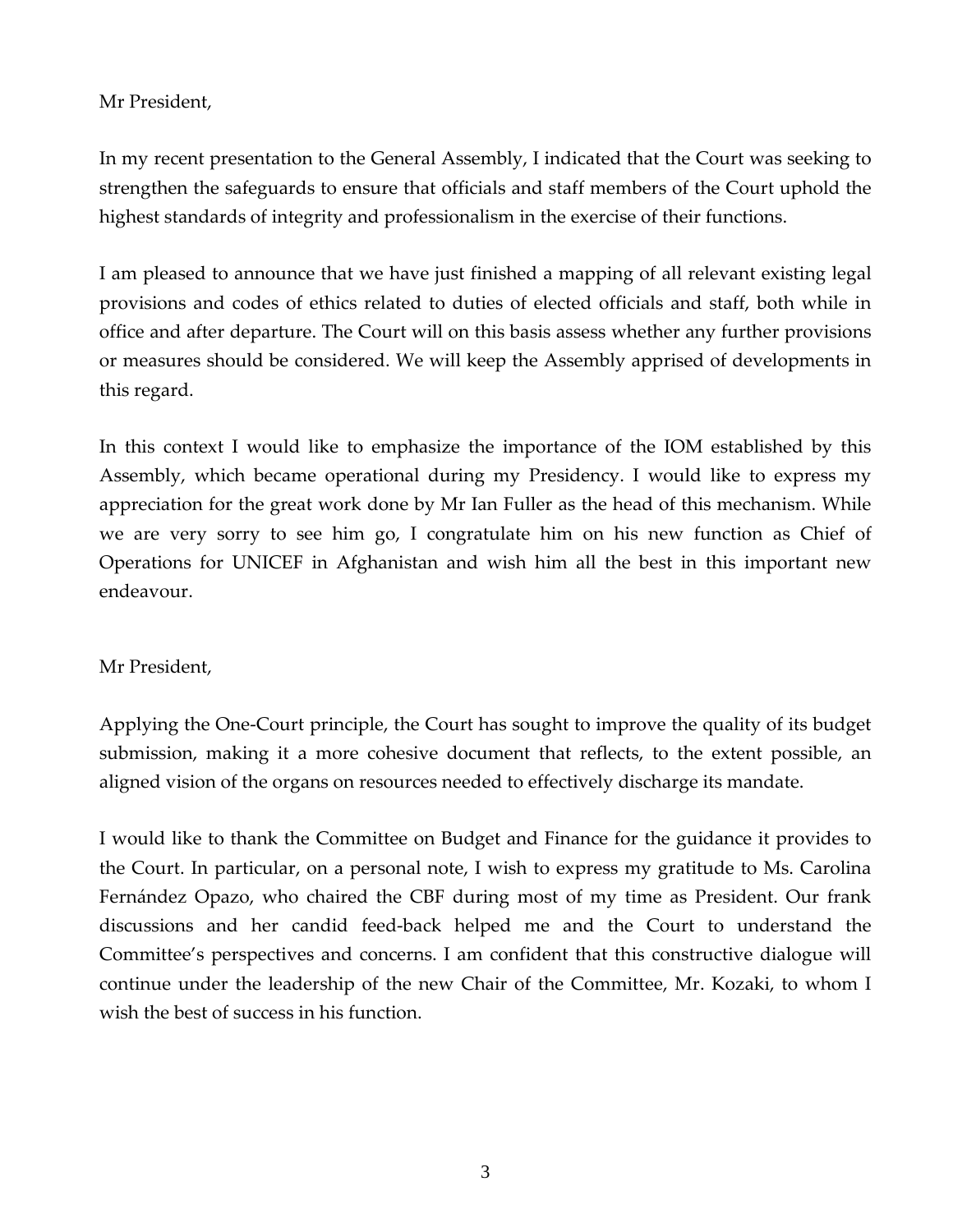### Mr President,

Much has been achieved within the resources provided by this Assembly for 2017, for which our Court is grateful.

Three trials are in progress, and reparations proceedings are under way in four other cases, following convictions. Several reparations decisions have been issued, awarding both collective and individual reparations. The Appeals Chamber has been busy with interlocutory appeals, appeals related to reparations proceedings, and, most notably, the appeals against the final conviction and sentences issued in two cases.

At Pre-Trial level, we have seen the issuance of a new arrest warrant and authorisation of a new investigation, as well as another authorisation request from the Prosecutor to open an investigation that is currently pending.

The Court has stepped up its outreach to victims and affected communities in order to ensure sufficient understanding of and access to our proceedings. Participation and reparation of victims are central aspects of the Rome System. In this context I would like to recognise the crucial role of the Trust Fund for Victims in the pursuit of reparative justice and express my appreciation for your donations to the Fund.

#### Mr President,

Last but not least, I would like to express my heartfelt gratitude to the Secretary-General of the United Nations, Mr Antonio Guterres, for his presence here today. The significance of his personal support for the Court as well as that of the United Nations under his leadership cannot be overstated.

While the Court is not part of the United Nations, it shares its core goals and values – and we benefit from numerous forms of vital cooperation provided by the UN and its agencies, funds and programmes. We cherish these valuable partnerships and are strongly committed to maintaining and further strengthening them.

The Court needs the United Nations for the effective exercise of its mandate. It also needs the cooperation and support of the international community at large, States, international and regional organisations, as well as civil society, including organisations of the legal profession.